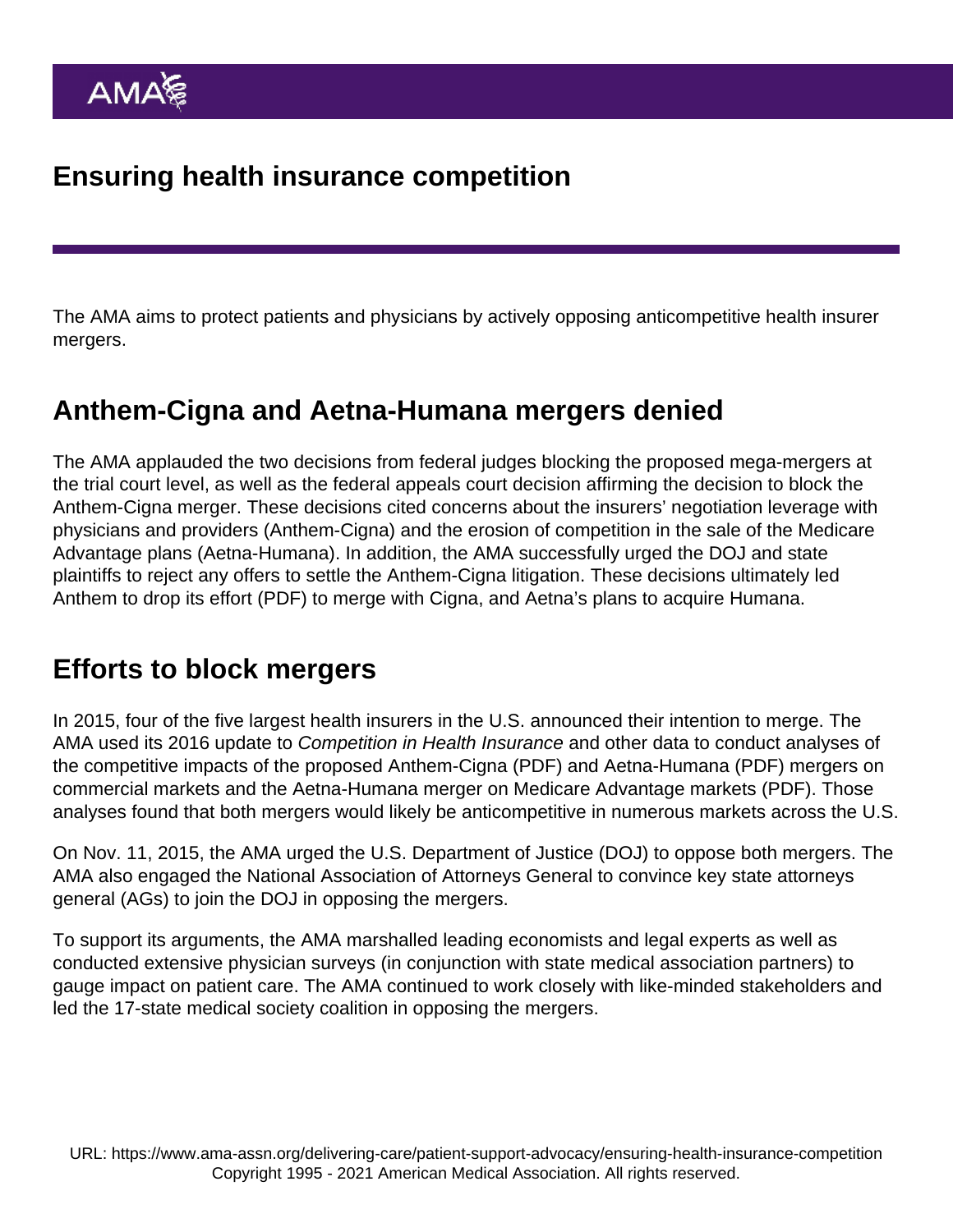On April 28, 2017, the U.S. Court of Appeals in Washington, D.C. upheld the lower court's decision to block the Anthem-Cigna merger. The AMA filed an amicus brief in that case, in which the AMA argued (among many other key points) that the trial court properly found that Anthem's reimbursement cuts, rather than enhancing consumer welfare, could cause quality to degrade and consumers to be deprived of choice. At the AMA's suggestion, the nation's experts on antitrust and competition submitted their own amicus brief that supported our contention. On May 12, Anthem abandoned the Cigna merger.

- [Amicus brief: United States of America v. Anthem, Inc. and Cigna Corporation \(2017\)](https://www.ama-assn.org/sites/ama-assn.org/files/corp/media-browser/public/government/advocacy/ama-amicus-brief.pdf) (PDF)
- [Amicus brief: United States of America v. Anthem, Inc. \(2017\)](https://www.ama-assn.org/sites/ama-assn.org/files/corp/media-browser/amicus-brief-antitrust-professors.pdf) (PDF)
- [Myth v. reality: Anthem-Cigna/Aetna-Humana mergers](https://www.ama-assn.org/sites/ama-assn.org/files/corp/media-browser/Insurance-Merger-Myth-Reality.pdf) (PDF)
- [Timeline of campaign to block health insurance mergers](https://www.ama-assn.org/sites/ama-assn.org/files/corp/media-browser/insurance-mergers-timeline.pdf) (PDF)

Efforts to block mergers correspondence and statements

- [AMA letter urging DOJ and state plaintiffs to steadfastly oppose Anthem/CIGNA merge](https://searchlf.ama-assn.org/letter/documentDownload?uri=/unstructured/binary/letter/LETTERS/2017-2-28-Letter-to-Snyder-re-Anthem-Cigna-DOJ.pdf) (Comment letter, Feb. 28, 2017)
- [AMA testimony to CA insurance commissioner](https://searchlf.ama-assn.org/letter/documentDownload?uri=/unstructured/binary/letter/LETTERS/ama-cma-statement-to-california-department-insurance-re-anthem-cigna-merger-29march2016.pdf) (Statement for the record, March 29, 2016)
- [AMA letter to FL Attorney General](https://searchlf.ama-assn.org/letter/documentDownload?uri=/unstructured/binary/letter/LETTERS/ama-letter-to-florida-attorney-general-aetna-humana-merger-31may2016.pdf) (Comment letter, May 31, 2016)
- [AMA letter to FL Insurance Commissioner](https://searchlf.ama-assn.org/letter/documentDownload?uri=/unstructured/binary/letter/LETTERS/ama-fma-foma-letter-to-fl-insurance-regarding-mergers-17dec2015.pdf) (Comment letter, Dec. 17, 2015)
- [AMA testimony to GA insurance commissioner](https://searchlf.ama-assn.org/letter/documentDownload?uri=/unstructured/binary/letter/LETTERS/MAG-AMA-Statement.pdf) (Statement for the record, July 21, 2016)
- [AMA testimony to IN insurance commissioner](https://searchlf.ama-assn.org/letter/documentDownload?uri=/unstructured/binary/letter/LETTERS/ama-statement-indiana-department-insurance-anthem-cigna-merger-26apr2016.pdf) (Statement for the record, April 26, 2016)
- [AMA testimony to MO insurance commissioner](https://searchlf.ama-assn.org/letter/documentDownload?uri=/unstructured/binary/letter/LETTERS/ama-statement-to-missouri-department-insurance-re-aetna-humana-merger-19may2016.pdf) (Statement for the record, May 19, 2016)
- [Letter from leading health economists to FL Attorney General](https://searchlf.ama-assn.org/letter/documentDownload?uri=/unstructured/binary/letter/LETTERS/expert-letter-medicare-advantage-aetna-humana-merger-8july2016.pdf) (Sign-on letter, July 8, 2016)
- [Consumer letter concerning medical loss ratio](https://searchlf.ama-assn.org/letter/documentDownload?uri=/unstructured/binary/letter/LETTERS/expert-letter-jost-mlr-mergers-8july2016.pdf) (Sign-on letter, July 8, 2016)

## Promoting market competition

Bolstered by these huge wins, the AMA will continue its antitrust advocacy to protect patient and physician interests. Health insurance market concentration will continue to be a vital issue of public policy for the AMA, the federation of medicine, and the nation's physicians and patients.

The AMA's 2021 update to [Competition in Health Insurance: A Comprehensive Study of U.S. Markets](https://www.ama-assn.org/system/files/competition-health-insurance-us-markets.pdf) (PDF) reports the two largest insurers' market shares and concentration levels (HHIs) for all stateand MSA-level commercial markets across the U.S.

It is intended to help identify areas where consolidation among health insurers may cause anticompetitive harm to consumers and providers of care.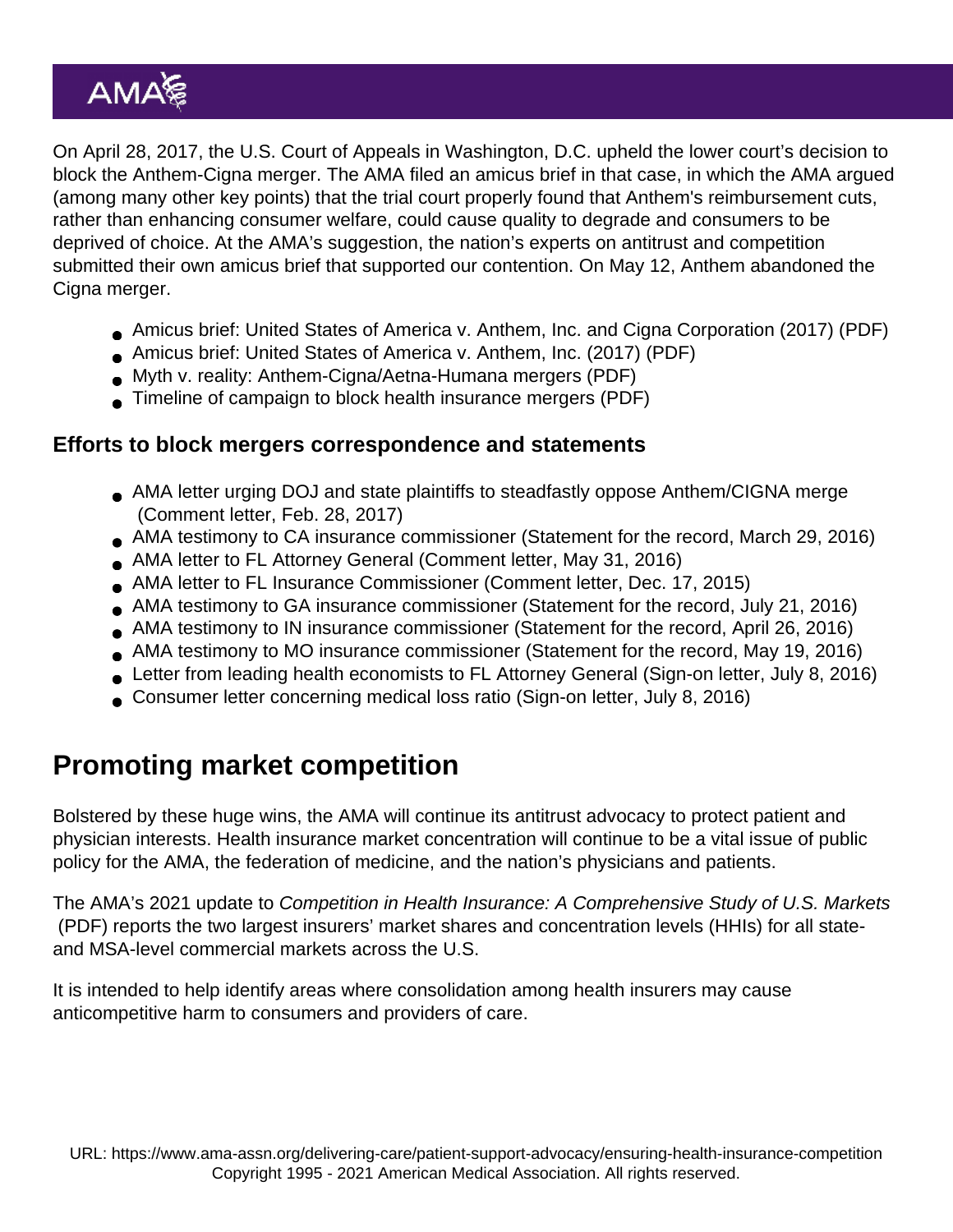Key findings from the 2021 update include:

- Seventy-three percent (280) of MSA-level markets were highly concentrated (HHI>2,500) in 2020, up from 71% in 2014.
- The average HHI across MSA-level markets was 3494 in 2020.
- Fifty-seven percent of markets experienced an increase in the HHI between 2014 and 2020. Among those markets, the average increase was 531 points.
- Of the markets that were not highly concentrated in 2014, 26% experienced an increase in the HHI large enough to place them in the highly concentrated category by 2020. Another 39% also had an increase, though not large enough to make them highly concentrated.
- In 91% (348) of MSAs, at least one insurer held a commercial market share of 30% or greater, and in 46% (178) of MSAs, one insurer's share was at least 50%.

High insurance market concentration is an important public policy issue because it poses a substantial risk of harm to patients by:

- Increasing health insurance premiums rather than lowering health care costs
- Reducing insurers' incentives to offer broader networks and to respond to patients' access needs
- **Limiting patient choice**
- Compromising physician-patient advocacy
- Undermining access and quality due to physician payments below competitive levels.

A [research article by AMA economists](https://www.ama-assn.org/sites/ama-assn.org/files/corp/media-browser/public/government/advocacy/united-sierra-merger-premiums-hmpi_0.pdf) (PDF) that examined the price effects of a 2008 merger between UnitedHealth Group and Sierra Health Services found that health plan premiums in Nevada markets increased by 13.7% after the merger.

### Model legislation

The AMA developed three model bills to help oppose anticompetitive mergers at the state level. The bills are designed to bring transparency to merger review, protect physicians from retaliation from health insurers and reduce the influence that the health insurance industry has on state insurance regulators. State medical associations can introduce one or more bills in their respective legislative sessions.

- [Model bill: Regulation and approval of health insurance mergers](https://www.ama-assn.org/sites/ama-assn.org/files/corp/media-browser/Regulation-Approval-Mergers-Model-Bill.pdf) (PDF)
- [Model bill: Revolving door act](https://www.ama-assn.org/sites/ama-assn.org/files/corp/media-browser/Election-Revolving-Door-Model-Bill.pdf) (PDF)